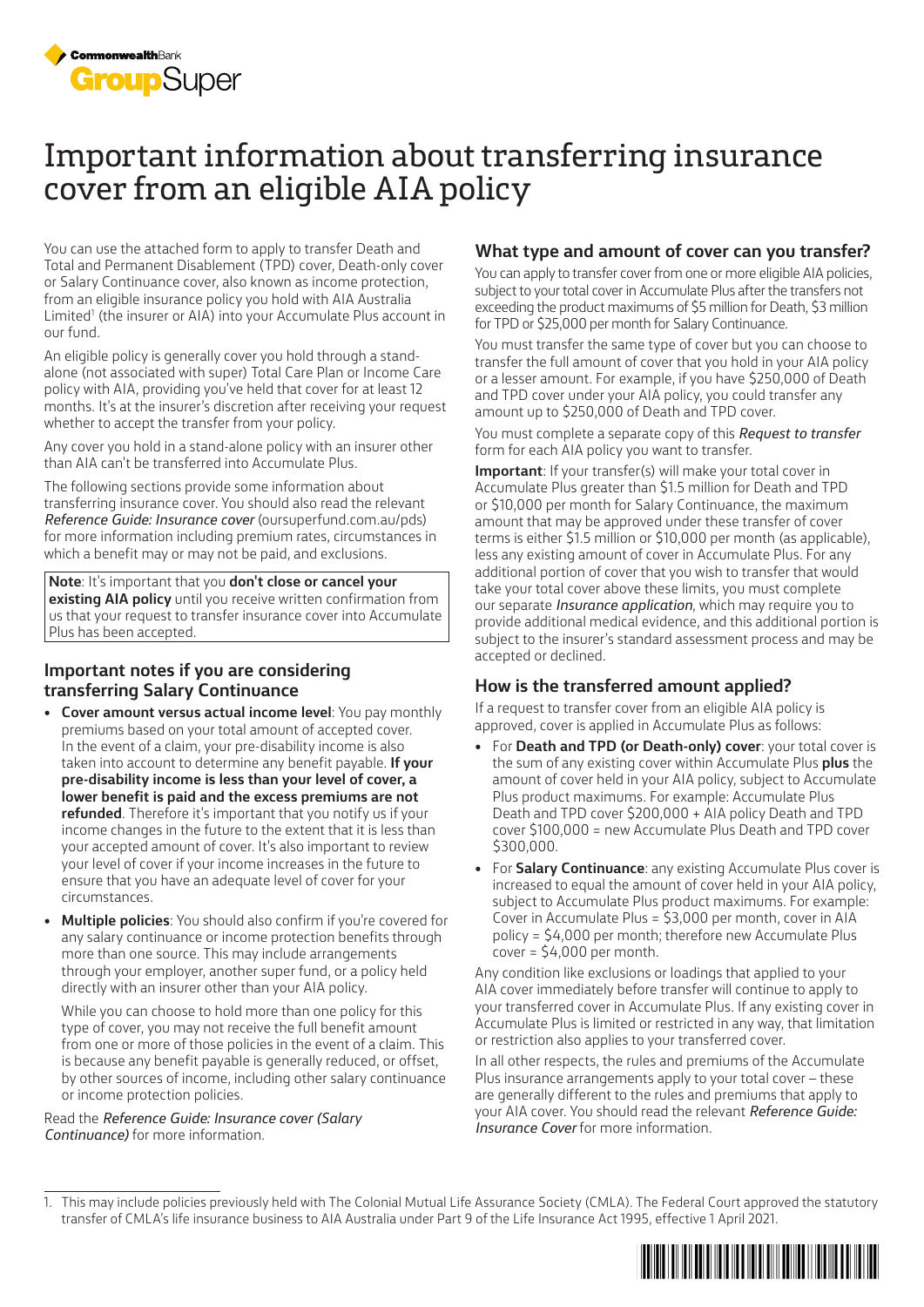# **How are Salary Continuance waiting periods and benefit payment periods applied?**

If you do **not** have existing Salary Continuance cover in Accumulate Plus, the waiting and benefit payment periods that apply to your transferred cover are shown below:

| Under your AIA policy                                                | In Accumulate Plus               |
|----------------------------------------------------------------------|----------------------------------|
| Waiting period of 30 days or less                                    | 30-day waiting period            |
| Waiting period of 31 days to 90 days*                                | 90-day waiting period            |
| Benefit payment period to age 65 (or<br>older)                       | Age 65 benefit payment<br>period |
| Benefit payment period of any other<br>length (other than to age 65) | 2-year benefit payment<br>period |

\* If your waiting period was greater than 90 days with your AIA policy, you're **not** eligible to transfer cover.

If you have existing Salary Continuance cover in Accumulate Plus, the waiting period and benefit payment periods that apply to your existing cover also apply to your transferred cover.

# **What is the effective date for transferred cover?**

If your request to transfer cover is accepted, your new level of cover begins in Accumulate Plus as at the date we receive this completed request form.

Your new monthly insurance premium, calculated based on your new total level of cover, and premium deductions begin from the next premium due date after the start date of cover.

A 60-day cooling-off period applies to any cover transferred into Accumulate Plus – read the relevant *Reference Guide: Insurance cover* for more information.

# **What is a 'valid statement' from your other policy?**

In addition to this *Request to transfer* form, you also need to provide satisfactory evidence of the terms of your existing cover in your AIA policy immediately before transfer.

This can generally be a document outlining the type and amount of cover that you hold, along with any premium loadings, exclusions or restrictions that apply to your cover. A valid document may be a certificate of currency or other confirmation document on AIA letterhead, and the document must be dated no more than 6 months before the date we receive your request to transfer.

If transferring Salary Continuance, please ensure that your valid proof document also includes details of your amount of cover, waiting period and benefit period. You may need to ask AIA to provide this information on its letterhead if your document does not already include it.

# **If you're not eligible to transfer cover, can you still obtain cover in Accumulate Plus?**

If you're not eligible to transfer cover from an AIA policy, you may still be eligible to apply for Death and TPD, Death-only or Salary Continuance cover in Accumulate Plus at any time, subject to the rules of the insurance cover arrangements.

Any application for new, increased or varied cover is subject to the insurer's standard application and assessment process, which may require you to provide additional medical evidence, and may be accepted or declined by the insurer.

Read the relevant *Reference Guide: Insurance cover* available from oursuperfund.com.au/pds for more information.

Note: In some cases, you may have received a default amount of Death and TPD insurance cover when your Accumulate Plus account was opened. Please check your benefit statement or read the *Reference Guide: Insurance cover (Death and TPD)* for details.

This information was prepared and issued by Commonwealth Bank Officers Superannuation Corporation Pty Limited (the trustee) (ABN 76 074 519 798, AFSL 246418, RSEL L0003087), trustee of Commonwealth Bank Group Super (the fund) (ABN 24 248 426 878, RSER R1056877, USI/SPIN OSF0001AU).

**This information is general information only and does not take into account your individual objectives, financial situation or needs**. You should consider the information and how appropriate it is to your own objectives, financial situation and needs. You should obtain and consider the Product Disclosure Statement (PDS) and Reference Guides available from our website oursuperfund.com.au/pds or by calling us on 1800 023 928 before making any decisions. You should seek financial advice tailored to your personal circumstances from an authorised financial adviser.

The target market for this product can be found in the product's Target Market Determination at oursuperfund.com.au/tmd.

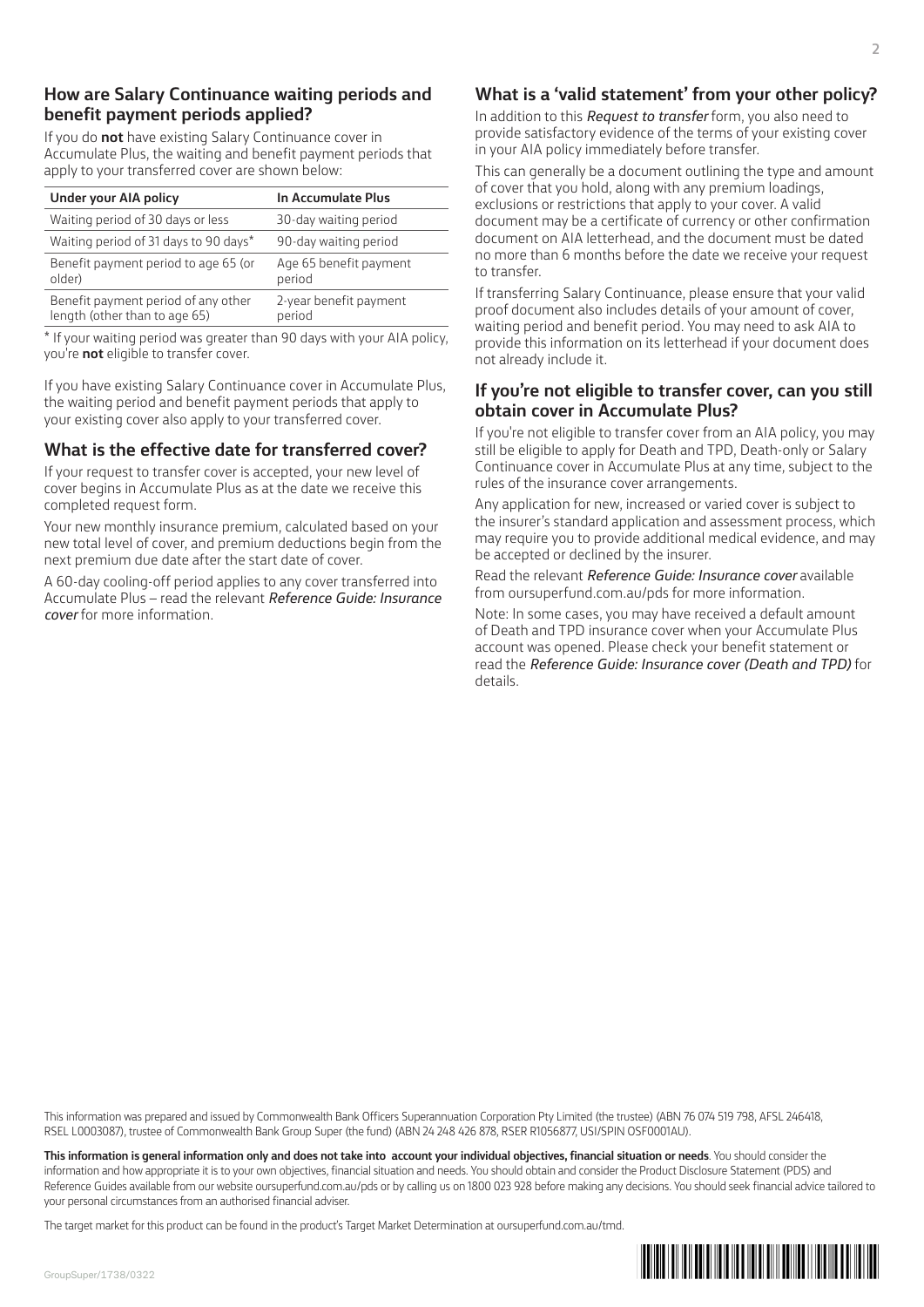

# Request to transfer insurance cover from an eligible AIA policy

Please phone us on **1800 023 928** with any questions about this form or your account. More information is also available in our Product Disclosure Statement (PDS) and Reference Guides at **oursuperfund.com.au/pds**.

#### **Use of this form**

*You can use this form to apply to transfer Death and Total and Permanent Disablement (TPD) cover, Death-only cover or Salary Continuance cover into Accumulate Plus from an eligible policy you hold with AIA Australia Limited ('AIA' or 'the insurer'), e.g. a Total Care Plan or Income Care policy, providing you've held that cover for at least 12 months. Read the Important information pages accompanying this form for more*  information about transferring cover. You should also read the relevant **Reference Guide: Insurance cover** (oursuperfund.com.au/pds) for *more information on insurance cover in Accumulate Plus, including premium rates, when a benefit may or may not be paid, and exclusions. It is important that you don't close or cancel your existing AIA policy until you've received confirmation in writing from us that this request to transfer cover into Accumulate Plus has been accepted.*

# **Section A: Confirming eligibility to transfer insurance cover**

*All questions in this section A must be completed.*

| 1. Are you aged less than 55 years?                                                                                                                                                                                                                                                                                                                                                                                                                        | Yes |                |
|------------------------------------------------------------------------------------------------------------------------------------------------------------------------------------------------------------------------------------------------------------------------------------------------------------------------------------------------------------------------------------------------------------------------------------------------------------|-----|----------------|
| 2. Have you held your existing cover in your AIA (or former CMLA) policy for at least 12 months? Note: It will be at<br>the insurer's discretion after receiving details of your policy type whether to accept your request to transfer cover.                                                                                                                                                                                                             | Yes | No             |
| 3. Will you cancel your existing cover in your AIA (or former CMLA) policy within 60 days of receiving confirmation<br>from us that your request to transfer cover has been accepted?                                                                                                                                                                                                                                                                      | Υρς | N <sub>0</sub> |
| If you answered 'No' to any of questions 1 to 3 above, you are not eligible to transfer cover into Accumulate Plus. You may be<br>eligible to apply for cover through the insurer's standard application and assessment process - read the <i>Important information</i><br>pages accompanying this form for more details.                                                                                                                                  |     |                |
| 4. Have you ever had an insurance application for new or increased Death and TPD or Death-only cover declined,<br>deferred, or accepted with a loading, exclusion or special terms, in Accumulate Plus?                                                                                                                                                                                                                                                    | Yes |                |
| 5. In the last 12 months, have you been advised to undergo treatment or take medication prescribed by a medical<br>practitioner that was intended to last for 3 months or longer including regular prescribed medications excluding<br>the contraceptive pill, hormone replacements, inhaled asthma medication, or cold, flu or hayfever medication?                                                                                                       | Yes | N <sub>0</sub> |
| 6. Due to injury, sickness or impairment, are any of the following statements (a) $-$ (c) true?<br>a) You are not capable of working 35 hours per week, even if you are not currently working on this basis.<br>$\mathbf{a} \cdot \mathbf{b}$ , and a set of the set of the set of the set of the set of the set of the set of the set of the set of the set of the set of the set of the set of the set of the set of the set of the set of the set of th | Yes | Nο             |

- b) Your duties or workplace have been modified in the last 2 years and you are yet to resume your pre-modified arrangements.  $\Box$  Yes  $\Box$  No
- c) You are working in a role or occupation that has been designed or chosen to suit your medical needs.  $\Box$  Yes  $\Box$  No
- 7. Have you received or are you eligible to receive a payment, or have you lodged or are you going to lodge a claim, for a permanent incapacity or TPD benefit from any super fund, insurance policy of any type, or under workers' compensation?  $\Box$  Yes  $\Box$  No
- 8. Have you been diagnosed with an illness that reduces your life expectancy to less than 24 months?
	- **If you answered 'No' to all of questions 4 to 8 above**, continue with sections B to H of this form. Note: Other factors may affect your eligibility to transfer cover – read the *Important information* pages accompanying this form, or the relevant *Reference Guide: Insurance Cover*.

**If you answered 'Yes' to any question from 4 to 8 above**, you are **not eligible** to transfer cover into Accumulate Plus. You may be eligible to apply for cover through the insurer's standard application and assessment process – read the *Important information* pages accompanying this form for more details.

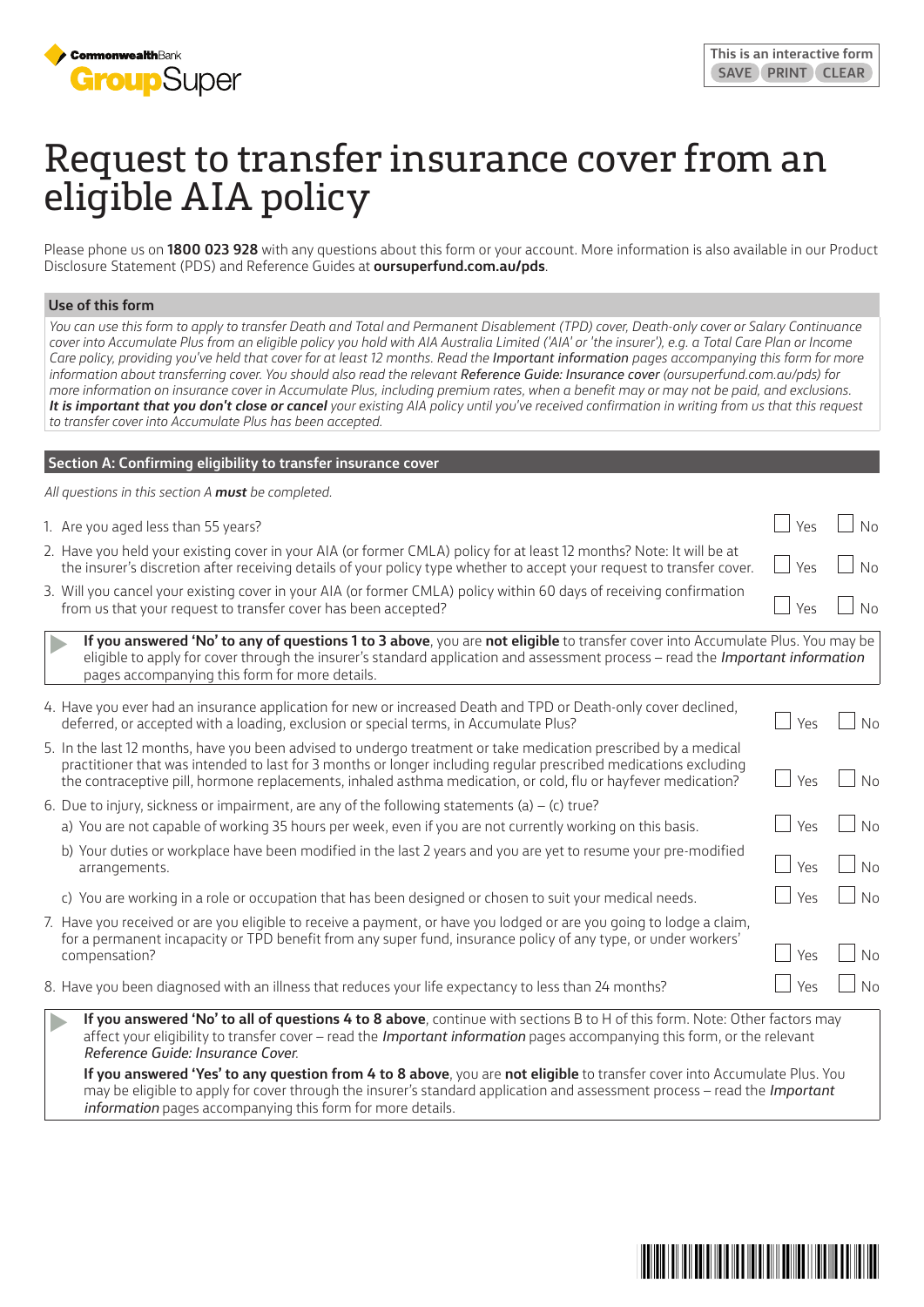# *All fields marked with an asterisk (\*) in the following sections must be completed.*

| <b>Section B: Member details</b>                                                                                                                                                                                                                                                                                                                                                                                     |     |                |                                                                             |                    |              |     |         |                           |                                                                                                                                                                                                                                                                                                                                                  |
|----------------------------------------------------------------------------------------------------------------------------------------------------------------------------------------------------------------------------------------------------------------------------------------------------------------------------------------------------------------------------------------------------------------------|-----|----------------|-----------------------------------------------------------------------------|--------------------|--------------|-----|---------|---------------------------|--------------------------------------------------------------------------------------------------------------------------------------------------------------------------------------------------------------------------------------------------------------------------------------------------------------------------------------------------|
| *Account number                                                                                                                                                                                                                                                                                                                                                                                                      |     |                |                                                                             |                    |              |     |         |                           |                                                                                                                                                                                                                                                                                                                                                  |
| Mr<br>Title:                                                                                                                                                                                                                                                                                                                                                                                                         | Mrs | Miss           | Ms                                                                          | Other              |              |     | *Sex:   | Male                      | Female                                                                                                                                                                                                                                                                                                                                           |
| *Full given name(s)                                                                                                                                                                                                                                                                                                                                                                                                  |     |                |                                                                             | *Surname           |              |     |         |                           |                                                                                                                                                                                                                                                                                                                                                  |
|                                                                                                                                                                                                                                                                                                                                                                                                                      |     |                |                                                                             |                    |              |     |         |                           |                                                                                                                                                                                                                                                                                                                                                  |
| *Postal address                                                                                                                                                                                                                                                                                                                                                                                                      |     |                |                                                                             |                    |              |     |         |                           |                                                                                                                                                                                                                                                                                                                                                  |
| Unit<br><b>Street</b><br>number<br>number                                                                                                                                                                                                                                                                                                                                                                            |     | PО<br>Box      | <b>Street</b><br>name                                                       |                    |              |     |         |                           |                                                                                                                                                                                                                                                                                                                                                  |
| Suburb                                                                                                                                                                                                                                                                                                                                                                                                               |     |                |                                                                             | State              | Post<br>code |     | Country |                           |                                                                                                                                                                                                                                                                                                                                                  |
| *Date of birth                                                                                                                                                                                                                                                                                                                                                                                                       |     | *Mobile number |                                                                             | Email              |              |     |         |                           |                                                                                                                                                                                                                                                                                                                                                  |
|                                                                                                                                                                                                                                                                                                                                                                                                                      |     |                |                                                                             |                    |              |     |         |                           |                                                                                                                                                                                                                                                                                                                                                  |
| You must be under 55 to ▶<br>be eligible to transfer cover.                                                                                                                                                                                                                                                                                                                                                          |     |                | post. Note: If no mobile, you must give a daytime contact number.           |                    |              |     |         |                           | By providing your mobile, you consent to its use for security validations, e.g. to transact online. By providing<br>your email, you consent to receiving communications such as newsletters, significant event notices and other<br>important information to this email, although from time to time we may still need to send you information by |
| Section C: AIA policy details and amount of cover to be transferred                                                                                                                                                                                                                                                                                                                                                  |     |                |                                                                             |                    |              |     |         |                           |                                                                                                                                                                                                                                                                                                                                                  |
| The maximum that may be approved under transfer of cover terms is \$1.5 million for Death and TPD or \$10,000 per month for Salary<br>Continuance, less any existing amount of cover in Accumulate Plus. For any portion of cover you want to transfer that would take your cover<br>above these limits, there are additional requirements - read the Important information accompanying this form for more details. |     |                |                                                                             |                    |              |     |         |                           |                                                                                                                                                                                                                                                                                                                                                  |
| *AIA (or former CMLA) policy name                                                                                                                                                                                                                                                                                                                                                                                    |     |                |                                                                             |                    |              |     |         |                           |                                                                                                                                                                                                                                                                                                                                                  |
| AIA (or former CMLA) policy number                                                                                                                                                                                                                                                                                                                                                                                   |     |                |                                                                             |                    |              |     |         |                           |                                                                                                                                                                                                                                                                                                                                                  |
| Previous or other full name, if your AIA (or former CMLA) policy details are different to those in section B:                                                                                                                                                                                                                                                                                                        |     |                |                                                                             |                    |              |     |         |                           |                                                                                                                                                                                                                                                                                                                                                  |
|                                                                                                                                                                                                                                                                                                                                                                                                                      |     |                |                                                                             |                    |              |     |         |                           |                                                                                                                                                                                                                                                                                                                                                  |
| Other/previous address                                                                                                                                                                                                                                                                                                                                                                                               |     |                |                                                                             |                    |              |     |         |                           |                                                                                                                                                                                                                                                                                                                                                  |
| Unit<br>Street                                                                                                                                                                                                                                                                                                                                                                                                       |     | PО             | Street                                                                      |                    |              |     |         |                           |                                                                                                                                                                                                                                                                                                                                                  |
| number<br>number<br>Suburb                                                                                                                                                                                                                                                                                                                                                                                           |     | Box            | name                                                                        | State              | Post         |     | Country |                           |                                                                                                                                                                                                                                                                                                                                                  |
|                                                                                                                                                                                                                                                                                                                                                                                                                      |     |                |                                                                             |                    | code         |     |         |                           |                                                                                                                                                                                                                                                                                                                                                  |
| Indicate the type of cover and the amount you wish to transfer from your AIA (or former CMLA) policy - this may be less than but<br>cannot exceed your AIA cover amount. Refer to the Important information page accompanying this form for more information on how cover is<br>transferred, including waiting and benefit periods for Salary Continuance cover.                                                     |     |                |                                                                             |                    |              |     |         |                           |                                                                                                                                                                                                                                                                                                                                                  |
|                                                                                                                                                                                                                                                                                                                                                                                                                      |     |                | Amount of cover to transfer                                                 | Date cover started |              |     |         | Cover held for 12 months? |                                                                                                                                                                                                                                                                                                                                                  |
| <i>*Death</i>                                                                                                                                                                                                                                                                                                                                                                                                        | \$  |                |                                                                             |                    |              | Yes |         | No                        | Note: Cover that you                                                                                                                                                                                                                                                                                                                             |
| *TPD                                                                                                                                                                                                                                                                                                                                                                                                                 | \$  |                |                                                                             |                    |              | Yes |         | No                        | haven't held for at<br>least 12 months can't                                                                                                                                                                                                                                                                                                     |
| *Salary Continuance                                                                                                                                                                                                                                                                                                                                                                                                  | \$  |                |                                                                             |                    |              | Yes |         | No                        | be transferred into<br>Accumulate Plus.                                                                                                                                                                                                                                                                                                          |
| For Salary Continuance:                                                                                                                                                                                                                                                                                                                                                                                              |     |                | *AIA (or former CMLA) waiting period, e.g. 30 days, 60 days 90 days:        |                    |              |     |         |                           |                                                                                                                                                                                                                                                                                                                                                  |
|                                                                                                                                                                                                                                                                                                                                                                                                                      |     |                |                                                                             |                    |              |     |         |                           |                                                                                                                                                                                                                                                                                                                                                  |
|                                                                                                                                                                                                                                                                                                                                                                                                                      |     |                | *AIA (or former CMLA) benefit payment period, e.g. 2 years, age 60, age 65: |                    |              |     |         |                           |                                                                                                                                                                                                                                                                                                                                                  |
| *Is your cover with your AIA (or former CMLA) policy subject to any premium loadings and/or exclusions, including but not<br>limited to pre-existing condition exclusions, or restrictions in regard to medical or other conditions?                                                                                                                                                                                 |     |                |                                                                             |                    |              |     |         |                           |                                                                                                                                                                                                                                                                                                                                                  |
| <b>No</b>                                                                                                                                                                                                                                                                                                                                                                                                            |     |                |                                                                             |                    |              |     |         |                           | Yes ▶ Provide details below of premium loadings, exclusions or restrictions and include a copy of the advice you                                                                                                                                                                                                                                 |
|                                                                                                                                                                                                                                                                                                                                                                                                                      |     |                |                                                                             |                    |              |     |         |                           | received from AIA or CMLA advising you that cover had been accepted subject to these additional terms.                                                                                                                                                                                                                                           |
|                                                                                                                                                                                                                                                                                                                                                                                                                      |     |                |                                                                             |                    |              |     |         |                           |                                                                                                                                                                                                                                                                                                                                                  |
| Please ensure you attach a 'valid statement' from AIA confirming the type, amount and any additional terms of your existing<br>insurance cover - refer to the <i>Important information</i> pages accompanying this form for details about what is a valid statement.<br>We can't process this request form without this statement.                                                                                   |     |                |                                                                             |                    |              |     |         |                           |                                                                                                                                                                                                                                                                                                                                                  |
|                                                                                                                                                                                                                                                                                                                                                                                                                      |     |                |                                                                             |                    |              |     |         |                           |                                                                                                                                                                                                                                                                                                                                                  |
|                                                                                                                                                                                                                                                                                                                                                                                                                      |     |                |                                                                             |                    |              |     |         |                           |                                                                                                                                                                                                                                                                                                                                                  |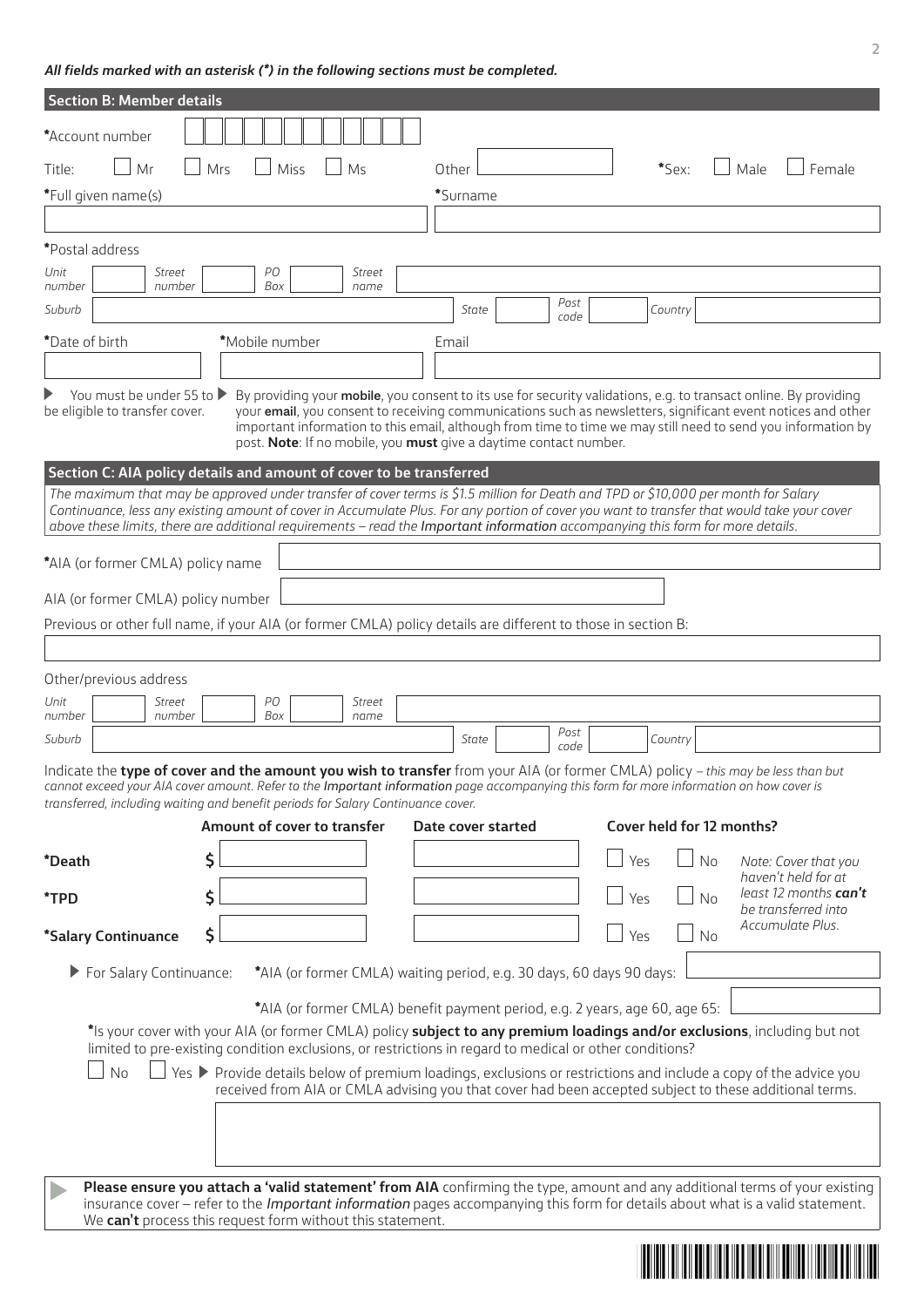| *Current employment basis:<br>$\Box$ Full-time<br>Self-employed<br>Not employed<br>Part-time<br>Casual<br>Contract<br>Current occupation?<br>\$<br>Annual salary<br><b>Section E: Telephone underwriting</b><br>Telephone underwriting may reduce the need for follow-up information and medical reports, resulting in faster completion of an application.<br>I permit the fund and/or the insurer (AIA) to call me to clarify or gain further information regarding any matter pertaining to the<br>assessment and processing of this application. I understand that the call forms part of my Duty to take reasonable care not to make a<br>misrepresentation (section G).<br>Yes ▶ Contact me on phone<br>between the hours<br>(must be between 9am- 5pm AEST)<br>Section F: Election to keep insurance cover<br>Super laws prevent us from providing insurance cover to you, or may require us to cancel your insurance cover, if your account is considered an                                                                                                                                                                                                                                                                                                                                                                                                                                                                                                                                                                                                                                                                                                                                                                                                                                                                                                                                                                                                                                                                                                                                                                                                                                                                                                                                                                                                                                                                                                                                                                                                                                                                                                                                      |    |
|-----------------------------------------------------------------------------------------------------------------------------------------------------------------------------------------------------------------------------------------------------------------------------------------------------------------------------------------------------------------------------------------------------------------------------------------------------------------------------------------------------------------------------------------------------------------------------------------------------------------------------------------------------------------------------------------------------------------------------------------------------------------------------------------------------------------------------------------------------------------------------------------------------------------------------------------------------------------------------------------------------------------------------------------------------------------------------------------------------------------------------------------------------------------------------------------------------------------------------------------------------------------------------------------------------------------------------------------------------------------------------------------------------------------------------------------------------------------------------------------------------------------------------------------------------------------------------------------------------------------------------------------------------------------------------------------------------------------------------------------------------------------------------------------------------------------------------------------------------------------------------------------------------------------------------------------------------------------------------------------------------------------------------------------------------------------------------------------------------------------------------------------------------------------------------------------------------------------------------------------------------------------------------------------------------------------------------------------------------------------------------------------------------------------------------------------------------------------------------------------------------------------------------------------------------------------------------------------------------------------------------------------------------------------------------------------------------------|----|
|                                                                                                                                                                                                                                                                                                                                                                                                                                                                                                                                                                                                                                                                                                                                                                                                                                                                                                                                                                                                                                                                                                                                                                                                                                                                                                                                                                                                                                                                                                                                                                                                                                                                                                                                                                                                                                                                                                                                                                                                                                                                                                                                                                                                                                                                                                                                                                                                                                                                                                                                                                                                                                                                                                           |    |
|                                                                                                                                                                                                                                                                                                                                                                                                                                                                                                                                                                                                                                                                                                                                                                                                                                                                                                                                                                                                                                                                                                                                                                                                                                                                                                                                                                                                                                                                                                                                                                                                                                                                                                                                                                                                                                                                                                                                                                                                                                                                                                                                                                                                                                                                                                                                                                                                                                                                                                                                                                                                                                                                                                           |    |
|                                                                                                                                                                                                                                                                                                                                                                                                                                                                                                                                                                                                                                                                                                                                                                                                                                                                                                                                                                                                                                                                                                                                                                                                                                                                                                                                                                                                                                                                                                                                                                                                                                                                                                                                                                                                                                                                                                                                                                                                                                                                                                                                                                                                                                                                                                                                                                                                                                                                                                                                                                                                                                                                                                           |    |
|                                                                                                                                                                                                                                                                                                                                                                                                                                                                                                                                                                                                                                                                                                                                                                                                                                                                                                                                                                                                                                                                                                                                                                                                                                                                                                                                                                                                                                                                                                                                                                                                                                                                                                                                                                                                                                                                                                                                                                                                                                                                                                                                                                                                                                                                                                                                                                                                                                                                                                                                                                                                                                                                                                           |    |
|                                                                                                                                                                                                                                                                                                                                                                                                                                                                                                                                                                                                                                                                                                                                                                                                                                                                                                                                                                                                                                                                                                                                                                                                                                                                                                                                                                                                                                                                                                                                                                                                                                                                                                                                                                                                                                                                                                                                                                                                                                                                                                                                                                                                                                                                                                                                                                                                                                                                                                                                                                                                                                                                                                           |    |
|                                                                                                                                                                                                                                                                                                                                                                                                                                                                                                                                                                                                                                                                                                                                                                                                                                                                                                                                                                                                                                                                                                                                                                                                                                                                                                                                                                                                                                                                                                                                                                                                                                                                                                                                                                                                                                                                                                                                                                                                                                                                                                                                                                                                                                                                                                                                                                                                                                                                                                                                                                                                                                                                                                           |    |
|                                                                                                                                                                                                                                                                                                                                                                                                                                                                                                                                                                                                                                                                                                                                                                                                                                                                                                                                                                                                                                                                                                                                                                                                                                                                                                                                                                                                                                                                                                                                                                                                                                                                                                                                                                                                                                                                                                                                                                                                                                                                                                                                                                                                                                                                                                                                                                                                                                                                                                                                                                                                                                                                                                           | No |
| inactive account, unless you've elected to keep your cover. For the purposes of insurance in super laws, 'inactive' means your account hasn't<br>received any contributions or rollovers for 16 consecutive months. It's not compulsory to make an insurance election as part of this application<br>for cover. However, you should be aware of the important implications in section F2 below if you choose not to make an election. Read more<br>about these rules in the relevant Reference Guide: Insurance cover. Complete either section F1 or F2 below.                                                                                                                                                                                                                                                                                                                                                                                                                                                                                                                                                                                                                                                                                                                                                                                                                                                                                                                                                                                                                                                                                                                                                                                                                                                                                                                                                                                                                                                                                                                                                                                                                                                                                                                                                                                                                                                                                                                                                                                                                                                                                                                                            |    |
| F1. If you want to make an election<br>F2. If you don't want to make an election                                                                                                                                                                                                                                                                                                                                                                                                                                                                                                                                                                                                                                                                                                                                                                                                                                                                                                                                                                                                                                                                                                                                                                                                                                                                                                                                                                                                                                                                                                                                                                                                                                                                                                                                                                                                                                                                                                                                                                                                                                                                                                                                                                                                                                                                                                                                                                                                                                                                                                                                                                                                                          |    |
| I elect to keep any and all insurance cover in this<br>I do not want to make an election to keep my insurance<br>Accumulate Plus account, including any Death and TPD cover,<br>cover where my account is considered to be an inactive*.<br>Death-only cover and/or Salary Continuance cover, even if no<br>By choosing this option I understand the following implications:<br>contributions, rollovers or other amounts have been received<br>• The cover I'm applying for under this application will not be<br>in my account for a continuous period of 16 months or more.<br>provided to me if my account is considered inactive* as at the<br>By choosing this option, I understand that:<br>date the fund receives this application. In this case, if I want<br>• This election applies to the insurance cover I'm applying for on<br>to continue with my application for cover without making an<br>this form, as well as any and all other cover that I currently hold<br>inactivity election, I'll have to make a contribution or rollover to<br>in this Accumulate Plus super account.<br>my account first.<br>• Insurance premiums will be deducted monthly from my<br>• All cover on my account, including cover received under this<br>account balance, which will reduce my super balance.<br>application, may be <b>automatically cancelled</b> as required by<br>This election continues until my account is closed, or until I<br>law on the date this account meets the criteria for an inactive<br>notify the fund that I want to revoke an election.<br>account* on or after the date the fund receives this application.<br>• Even if I make this election, I can still cancel or reduce my<br>If I've previously made an inactivity insurance election to keep<br>insurance cover at any time.<br>my cover for this Accumulate Plus account, I revoke that<br>My amount of cover and the cost of my cover may change in<br>previous inactivity election, in which case all cover on my<br>accordance with the insurance policy terms, outlined in the<br>account, including cover received under this application, may<br>relevant Reference Guide: Insurance cover (available from<br>be automatically cancelled as required by law on the date this<br>oursuperfund.com.au/pds).<br>account meets the criteria for an inactive account* on or after<br>My cover may still end in circumstances set out in the relevant<br>the date the fund receives this application.<br>Reference Guide: Insurance cover, e.g. where there are insufficient<br>funds in my account to pay for my insurance premiums.<br>* Refer to the definition in the box at the beginning of this section. |    |
| Section G: Duty to take reasonable care not to make a misrepresentation                                                                                                                                                                                                                                                                                                                                                                                                                                                                                                                                                                                                                                                                                                                                                                                                                                                                                                                                                                                                                                                                                                                                                                                                                                                                                                                                                                                                                                                                                                                                                                                                                                                                                                                                                                                                                                                                                                                                                                                                                                                                                                                                                                                                                                                                                                                                                                                                                                                                                                                                                                                                                                   |    |
| This duty applies to a new contract of insurance and also applies<br>About this application<br>when extending or making changes to existing insurance, and<br>The life insurance policy being applied for with this application<br>reinstating insurance.<br>is a consumer insurance contract within the meaning of the<br>Insurance Contracts Act 1984 (Cth).<br>If you do not meet your duty<br>When you apply for life insurance, including when you apply<br>If you do not meet your legal duty, this can have serious impacts<br>to transfer cover, the insurer conducts a process called<br>on your insurance. There are different remedies that may be<br>underwriting. It's how they decide whether they can cover you,<br>available to the insurer. These are set out in the <i>Insurance</i><br>and if so, on what terms and at what cost.<br>Contracts Act 1984 (Cth). These are intended to put the insurer in<br>the position they would have been in if the duty had been met.<br>The insurer will ask questions they need to know the answers to.<br>Your cover could be avoided (treated as if it never existed), or<br>These will be about your personal circumstances, such as your<br>health and medical history, occupation, income, lifestyle, pastimes,<br>its terms may be varied. This may also result in a claim being<br>and current and past insurance. The information you give the<br>declined or a benefit being reduced.<br>insurer in response to their questions is vital to their decision.<br>Please note that there may be circumstances where the insurer                                                                                                                                                                                                                                                                                                                                                                                                                                                                                                                                                                                                                                                                                                                                                                                                                                                                                                                                                                                                                                                                                                            |    |

**The duty to take reasonable care**

When applying for insurance, there is a legal duty to take reasonable care not to make a misrepresentation to the insurer before the contract of insurance is entered into.

A misrepresentation is a false answer, an answer that is only partially true, or an answer which does not fairly reflect the truth.

le note that there may be circumstances where the insurer later investigates whether the information given to them was true. For example, they may do this when a claim is made. Before the insurer exercises any of these remedies, they will explain their reasons and what you can do if you disagree.

*...(continues over the page)*

**3**